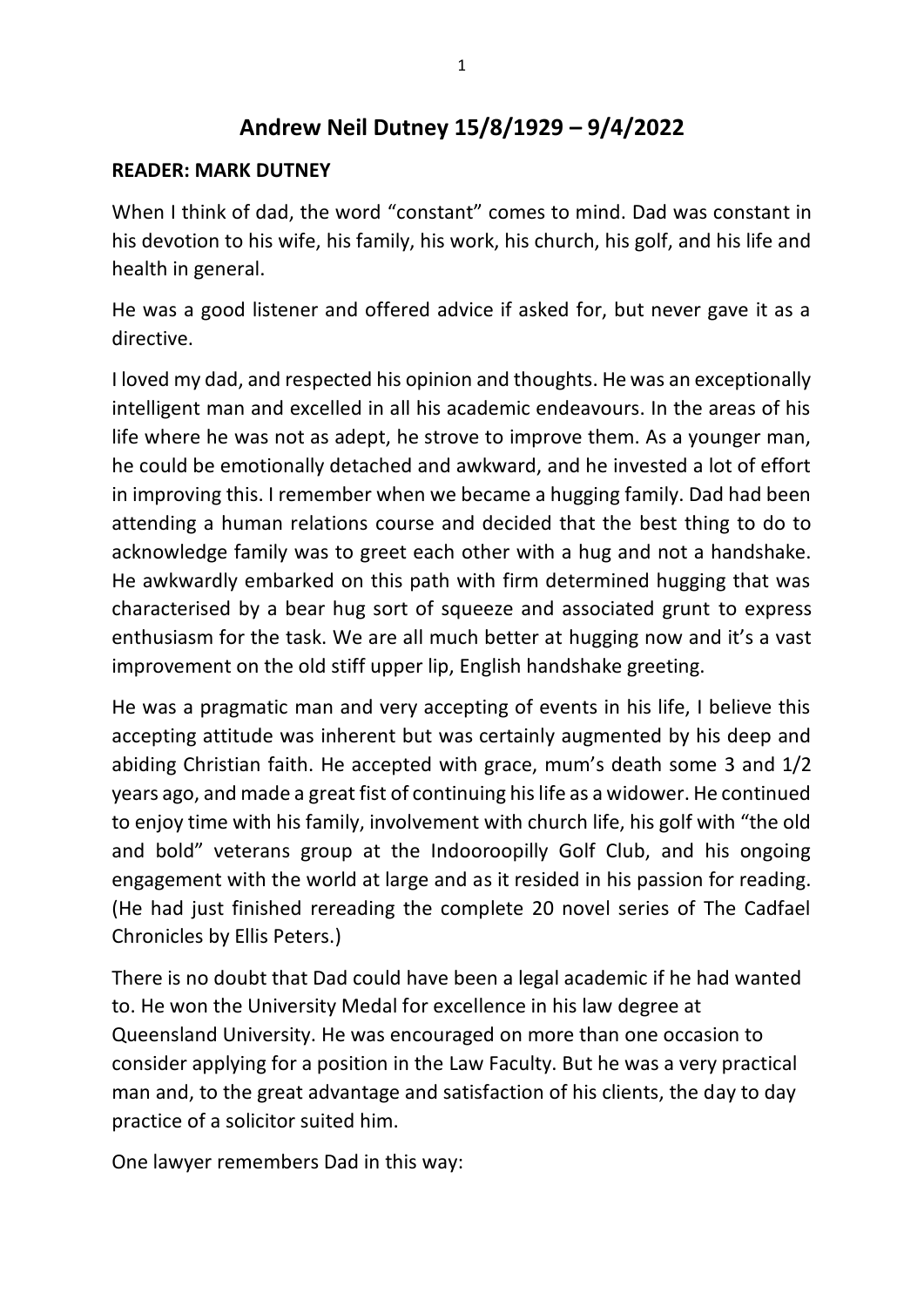Neil was Peter's father and it was in that context that many of us knew him. We also knew him as a very competent senior partner of Cannan & Peterson as it was known at the time. Even then, Neil had the reputation of being not only a very intelligent, competent solicitor but a caring man.

I first met Neil in person at the time of Peter's 21<sup>st</sup> birthday. Neil and Beth had a formal dinner for Peter's friends at the Burns Road house. To my surprise, that night, Neil was the wine waiter. Clearly his family was central to him and on that occasion he was determined that Peter enjoy his 21<sup>st</sup> birthday.

To meet Neil was to be immediately struck by the fact that you were meeting a very intelligent person but also one without airs and graces and also a genial and welcoming person. In legal practice, one soon respected his intelligence, his preparation and also the cordial way in which he could disagree with you, if warranted.

From a personal perspective, if I found that I had taken a position contrary to that adopted by Neil, I reviewed my position before proceeding. I don't think my attitude was uncommon.

To know Neil was also to be struck by the central place that his family and his religious faith played in his life. This seemed obvious at the times of Peter's and Beth's passing.

The world is a sadder place for Neil's passing.

Another lawyer remembers Dad in this way:

I first met Neil in 1980 when I commenced my first job as a solicitor at Cannan and Peterson. Unlike many senior practitioners who seemed to delight in making you feel small, incompetent or uncomfortable, Neil made you feel comfortable and valued. You were a person not just somebody churning out billable hours.

I want to acknowledge that our sister, Libby, has been a great support for Dad since mum died. She took on the lion's share of caring support for Dad's needs, and the rest of us "boys" are grateful for the time she put in – especially John and Andrew who live far away. I know she didn't see it as a chore but we are grateful. We are also grateful to Bronwyn, my younger brother, Peter's widow.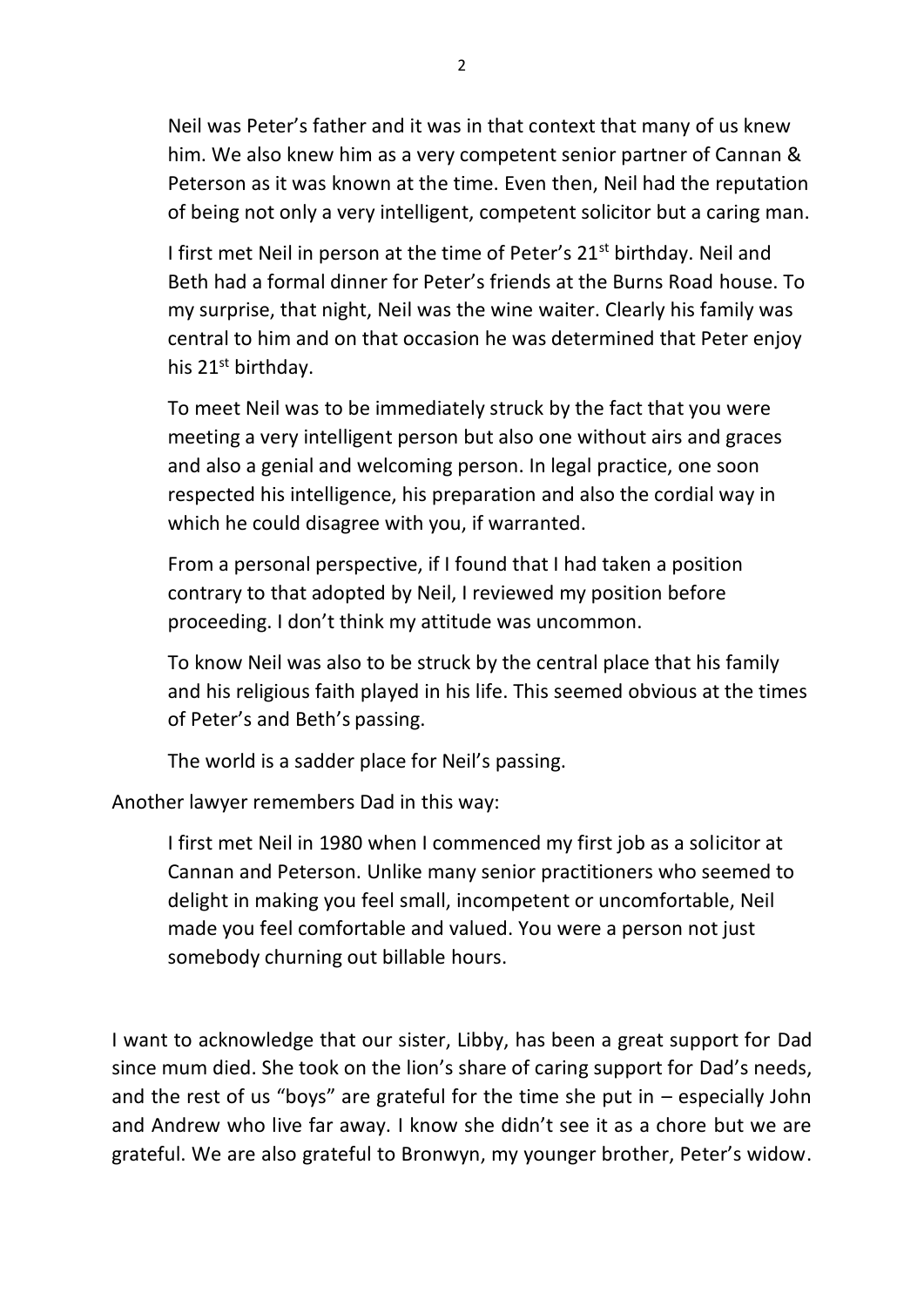She has been a huge support and friend to Dad in the years since Peter's death and especially after Mum died.

Dad was going about his usual routine on Saturday morning, including going down the driveway to pick up the delivered Weekend Australian. He somehow lost his balance and fell heavily, causing a sudden and severe head injury. He succumbed to this injury some 18hrs later, without regaining consciousness.

A lot of us were lucky to have spent time with him in the week preceding his death, and our memories are of an interested, engaged, elderly patriarch enjoying life and each day as it came. He would have embraced more time but we as his family are grateful for the very long time he was in our lives.

Being the well-organised man he was, Dad wrote a memoir in the months after Mum died. Members of his family will now share with you Dad's own account of his life.

### **READER 1: JOHN DUTNEY**

I have had a very privileged life. I have had a wonderful wife, Beth, who died in August 2018. We were married 66 years. Tomorrow would have been our 70<sup>th</sup> wedding anniversary. And we had 5 children, none of whom have gone off the rails, and who have all married and still have loving spouses. There were 4 boys, and then a girl at the end  $-$  a wonderful gift.

Our second son, Peter, who was very talented, and had an exceptional career as a barrister and judge, died suddenly at the age of 54. Our 4th son developed diabetes at the age of 9, and has had to give himself daily insulin injections ever since. He is now in his early 60s and enjoying good health. Our  $6<sup>th</sup>$  grandchild, Andrew and Heather's son, Frazer, died about three weeks after birth. Apart from that we have had few dramas.

I have 8 surviving grandchildren, all good, and 10 great grandchildren. All are healthy.

So, as I said, I have had a privileged life.

I used to say that in relation to the way I and my sons fitted between the wars. I was too young to be in the 2nd World War. I was 16 when it ended. And my boys were too young for the Vietnam War. Of course, my grandson, Jack, has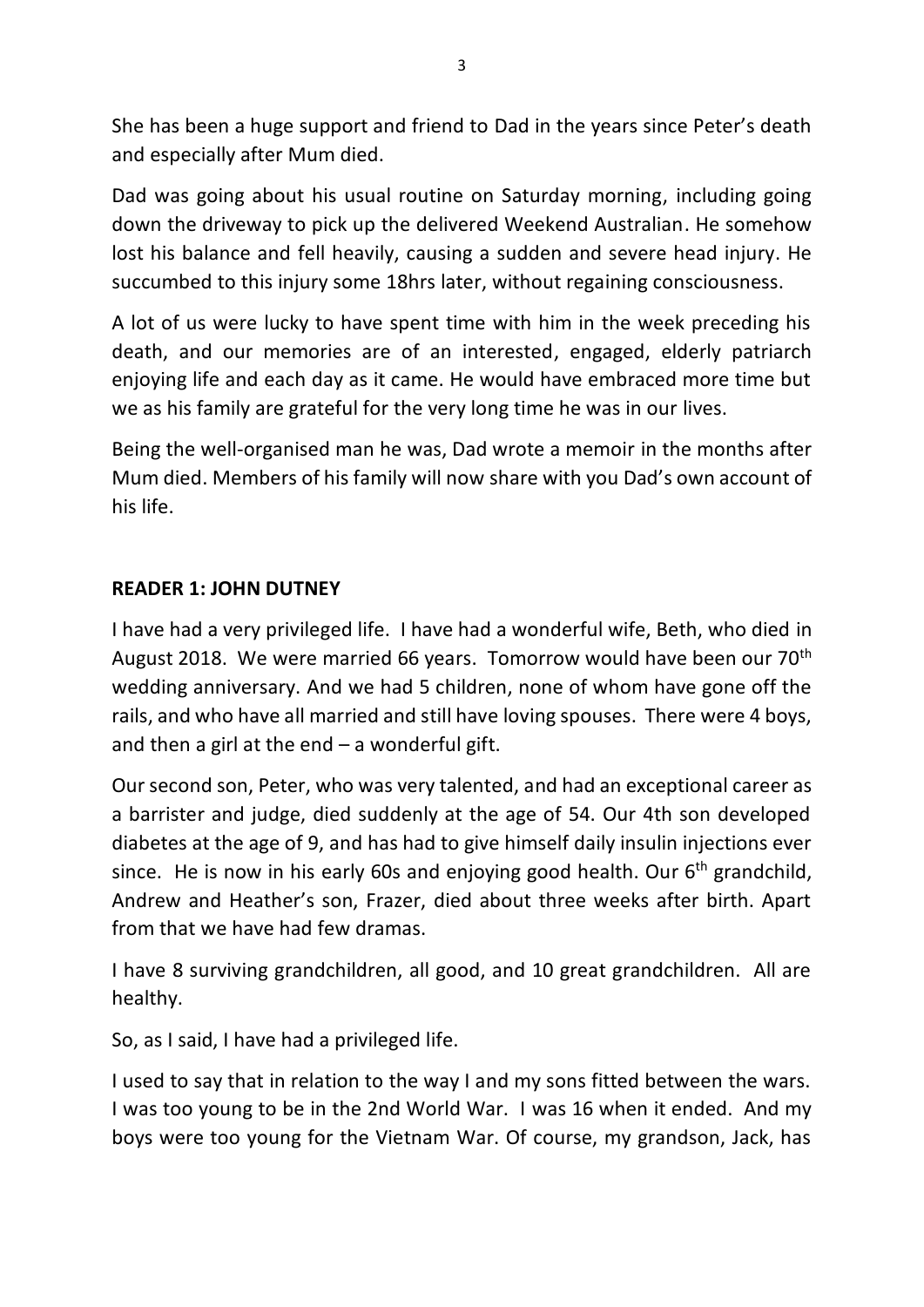chosen the life of an officer in the British Army. I pray for his safety and happiness.

When our 4th son was born, our doctor in Charleville, Harry Fox, sent us a card with a reference to Psalm 127:4,5. I looked it up and it says: "Like arrows in the hand of a warrior are the sons of one's youth. Happy is the man who has his quiver full of them."

But in my experience, happier still is the man, and woman, who have a daughter as well. Beth and I have been very well looked after by our daughter Libby, our youngest child, and she is still looking after me very well.

Still on the theme of how privileged I have been, I have only had 4 homes in my life:

For the first 21 years I lived in my parents' home at 498 Old Cleveland Road, Camp Hill.

Then Beth and I lived in the same house in Charleville for 14 years. Our 5 children were all born in Charleville.

Then we came back to Brisbane and lived at Burns Road Toowong for 19 years, and then, in our retirement, home was at Ellerslie Crescent, Taringa, only about 3 blocks from where we were at Toowong, but on the other side of the Toowong Creek, for the last 37 years.

I intend if I can stay there until I die

## **READER 2: ANDREW DUTNEY**

What sort of person am I? Well, I am a cautious person, not very adventurous. For the first 5 years of my life I was an only child. My sister Margaret was born when I was 5. My other sister Lorraine was born 11 years after that. My company was mainly feminine. Apart from my mother, there was a girl next door, Joyce Smith, about a year older than me. She taught me to sing. It was quite a revelation to me to find I could sing popular songs in tune. Though I must have been able to sing before that, because I remember my mother taught me to sing "Daisy, Daisy, give me an answer do" for my grandfather at quite a young age. Joyce next door also taught me skipping and hopscotch, and led me in climbing over the framework of houses being built across the street at the back. Apart from Joyce, I had female cousins, who taught me simple card games.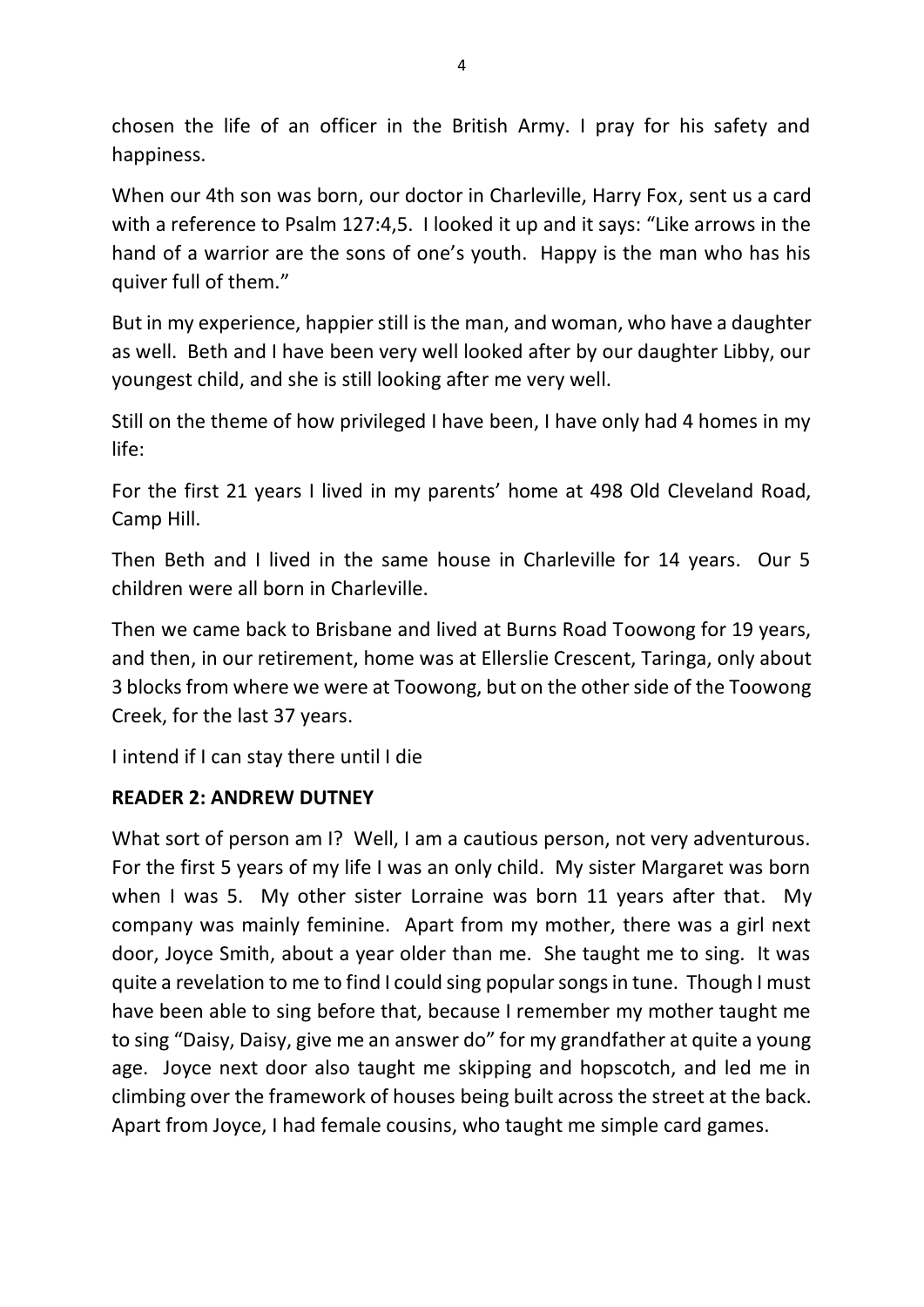It was quite a shock to go to Coorparoo State School, and meet the rough boys from the Queen Alexandra Home for Children, which was next door to the school. I remember seeing a group of boys playing at grabbing one another's testicles. I steered well away from them. They all came to school bare-foot. So I went to school bare-foot to fit in. They only had to go next door to school. I had a few blocks to walk, down Camp Hill along Old Cleveland Road, across Bennett's Road, and then up the next hill to the school. I remember getting my feet burnt on the bitumen in the summer, although I could mostly keep to the dirt part of the road. And I could go through the paddocks off the road, and along the drains (and through some large pipes), which was quite an adventure for me.

I had other interests outside school. My parents took me to the Methodist Sunday School at Annerley every Sunday afternoon. My grandfather (my mother's father) was the superintendent of the Sunday School, but he died before I graduated to the big Sunday School. My father's parents had died before I was born. So for most of my childhood I only had one grandparent, my mother's mother – another female influence.

My mother had 6 brothers. They were kind to me, but I did not have a great deal to do with them.

After my grandfather died, my parents arranged for me to go to the Methodist Sunday School at Camp Hill, which was within walking distance of our home. There I became quite heavily involved, especially with the Youth Choir. I developed a lifelong love of the church music. I also started to develop what became a lifelong love of the Bible. I attended "Christian Endeavour" where I learnt to pray ex tempore. I also for a time belonged to the "Methodist Order of Knights" and got a taste of ceremony and ritual, which I quite liked.

I also joined the Cubs, which helped my development. I did graduate from the Cubs to the Scouts, but the Pacific war had started, and there were no male Scout Masters, so no more camps, or swimming in the nude in the local creek. (This creek was at Seven Hills – Tea-tree Gully – and is now, no doubt, covered with houses.)

When I was little, our house at Camp Hill, on Old Cleveland Road, half way up the hill, was the last house out of town. It adjoined a dairy which was on the top of Camp Hill. I remember climbing our side fence and picking my way through the bindii [bindy-eye] to the dairy to get a billy can of warm milk.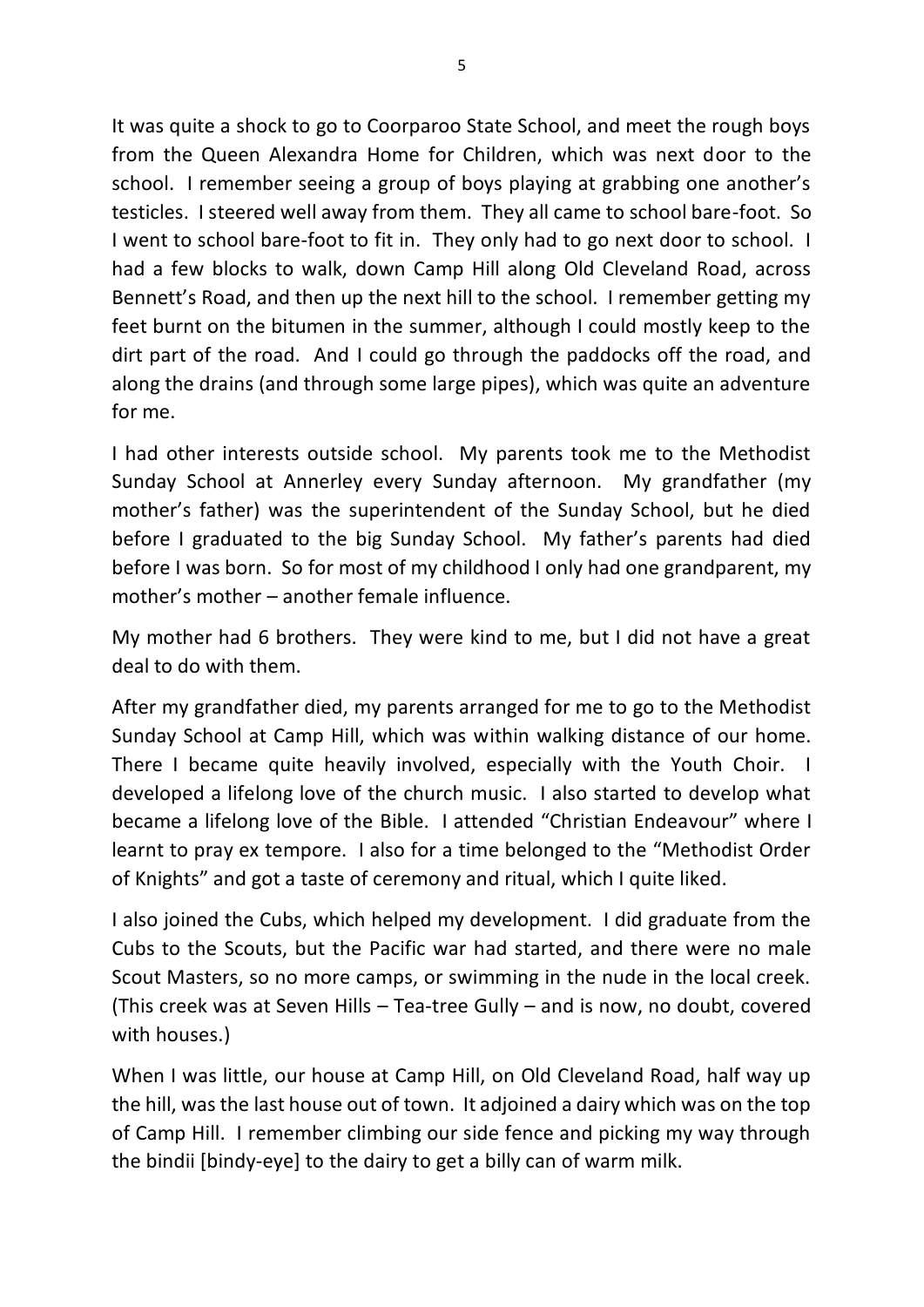But though our house was on the edge of the fields, it still had a tram line running right past the house, terminating at the top of Camp Hill. Later on, when I started work in town, I could sit at our kitchen window looking up the road, and see when there was a tram coming. I could then race down the steps, down the driveway, and across the road, to catch the tram at the stop just past our house. So my first experience with public transport was very positive.

### **READER 3: SAM DUTNEY**

When the Pacific war started, and especially after Singapore fell in February 1942, everything changed. But maybe it changed for me the year before, in 1941. I was in year 6 of Primary School. The next year, year 7 was the last year of Primary School, and the year one sat for the State Scholarship examination. Early in my grade 6 year I was put up to year 7. I had to do 2 years work in one year, and work hard to get a Scholarship, because otherwise I knew I would not be going on to secondary school. That is when I learnt to study, and study hard, and to pass exams. I continued with that all through secondary school and university. Learning to study and pass exams changed my life.

But passing the Scholarship exam was the first hurdle. I had learnt fretwork the previous year, at the prompting of my then teacher, Mr Simpson. I used that to cut out little rectangles of 3-ply with a year on one side and an historical event on the other. I kept testing myself, making a game of it. That is how I learnt history dates. In geography my teacher, Mr Lather, played the odds. He worked out that it was time for the Scholarship Geography paper to be based on India, so he taught us India, and did not worry about what I had missed in 5th Grade. I never learnt at school anything about the USA, or the rest of America, or Africa. Fortunately his gamble paid off.

Only 3 people in our class passed the Scholarship exam. I was one of them. At that time, with the Japanese at the door, and talk of the "Brisbane line", and the influx of American troops, the government decreed that you had to attend the nearest secondary school. Otherwise, I would probably have gone to Brisbane Grammar School, where my father went, or maybe State High, where my mother went. But the nearest secondary school was Churchie (the Church of England Grammar School) in East Brisbane, so I went there. It was really much better for me than Brisbane Grammar. It was only 15 minutes away by push bike. And the School made up the short-fall of my Government scholarship so that my parents did not pay any fees.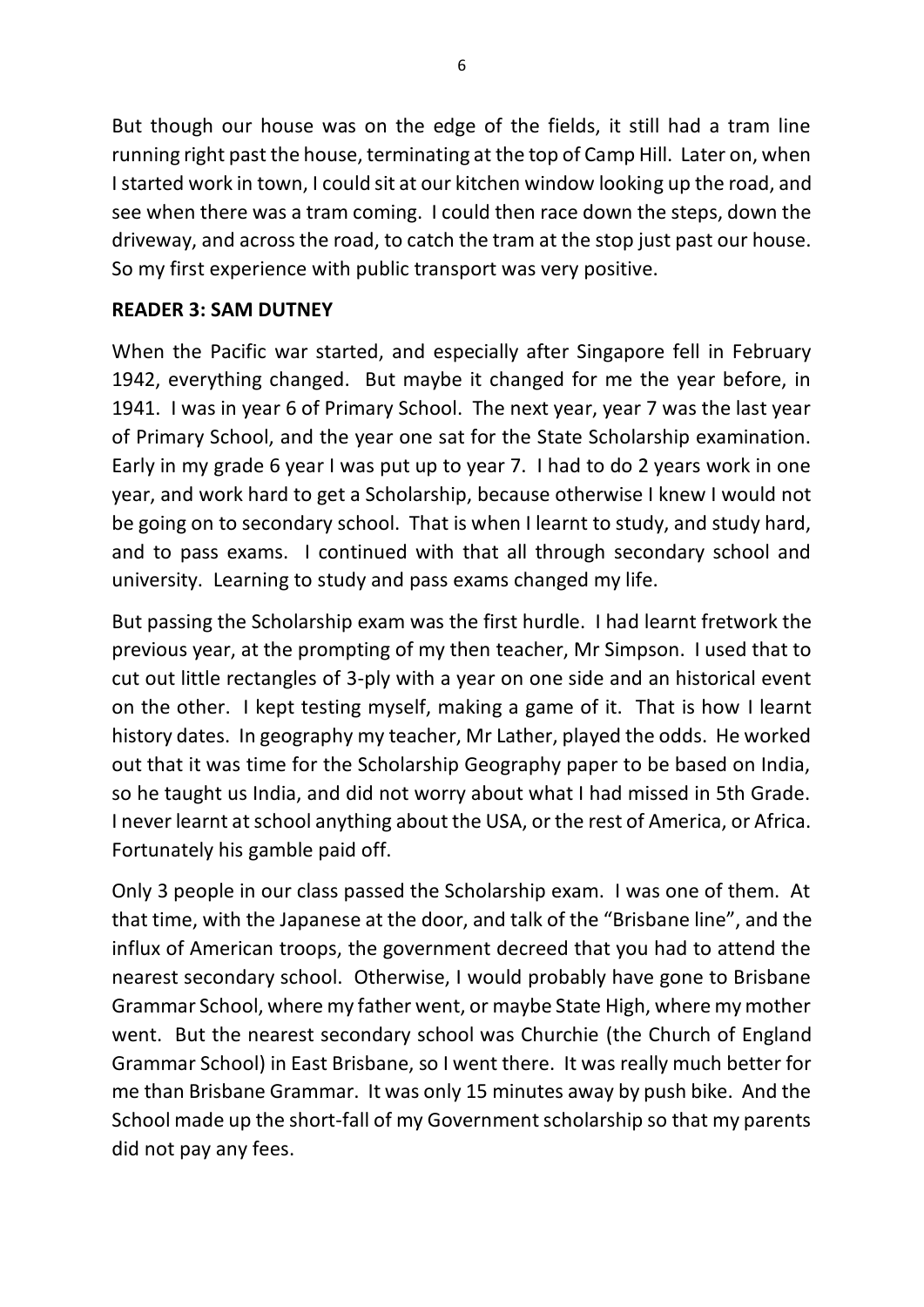I enjoyed my 4 years at Churchie – 1942 to 1945. I enjoyed the school work. I did not make any close friends. I was a "3 o'clock day boy" as the boarders scornfully called us. I rode to and from school on my pushbike on my own. In the lunch hour I spent a lot of time at the open-air gym, so much so that I finished up as Captain of Gymnastics in my last year. I avoided football. I did not play any sports. I even avoided the annual swim around the "pocket" of the Norman Creek, which was supposed to be compulsory. I just did not turn up. I did not join the Army Cadets – until I was persuaded to do this in my second last year, and then was made a Cadet Lieutenant for my final year. In retrospect I think the headmaster, Canon Morris, had his eye on me and was determined to bring out some leadership qualities in me.

I was after an Open Scholarship to the University. The Head told me that if I failed to win one, or even if I won one, I should come back to school for another year, and they would waive all fees. I did win an Open Scholarship, and did not go back to school for another year. The school won 6 Open Scholarships that year, out of the 20 which the Government offered state wide.

One of my experiences as a Cadet Lieutenant was in about June of my final year. I was not actually entitled to be a Cadet Lieutenant because I was less than 16 years old. So I was lucky to have this experience. The Cadet Lieutenants went on a two week camp at Seymour in Victoria, to the army camp there, for training. We went there by train. It was my first ever train trip. There were 4 of us to a compartment. We drew straws to see where we would sleep. The winner slept on the bench seat, the next on the floor of the compartment, the next on the wire luggage rack above the bench seat, and the last had to leave the compartment and find his own space, perhaps on the floor at the end of the carriage. I drew the luggage rack. It wasn't very comfortable.

It was freezing at the camp, sleeping in tents, and getting up before sunrise for parade. We had to march everywhere in quick time – I think it was 140 paces a minute instead of 120. But we were allowed to go into the Officers' Mess in the evening where there was a blazing wood fire.

After the camp, we were allowed to go to Melbourne instead of straight home if we had friends or family in Melbourne where we could stay. I went there – to Melbourne, although I didn't have friends or family there, and slept in a Salvation Army Men's Shelter.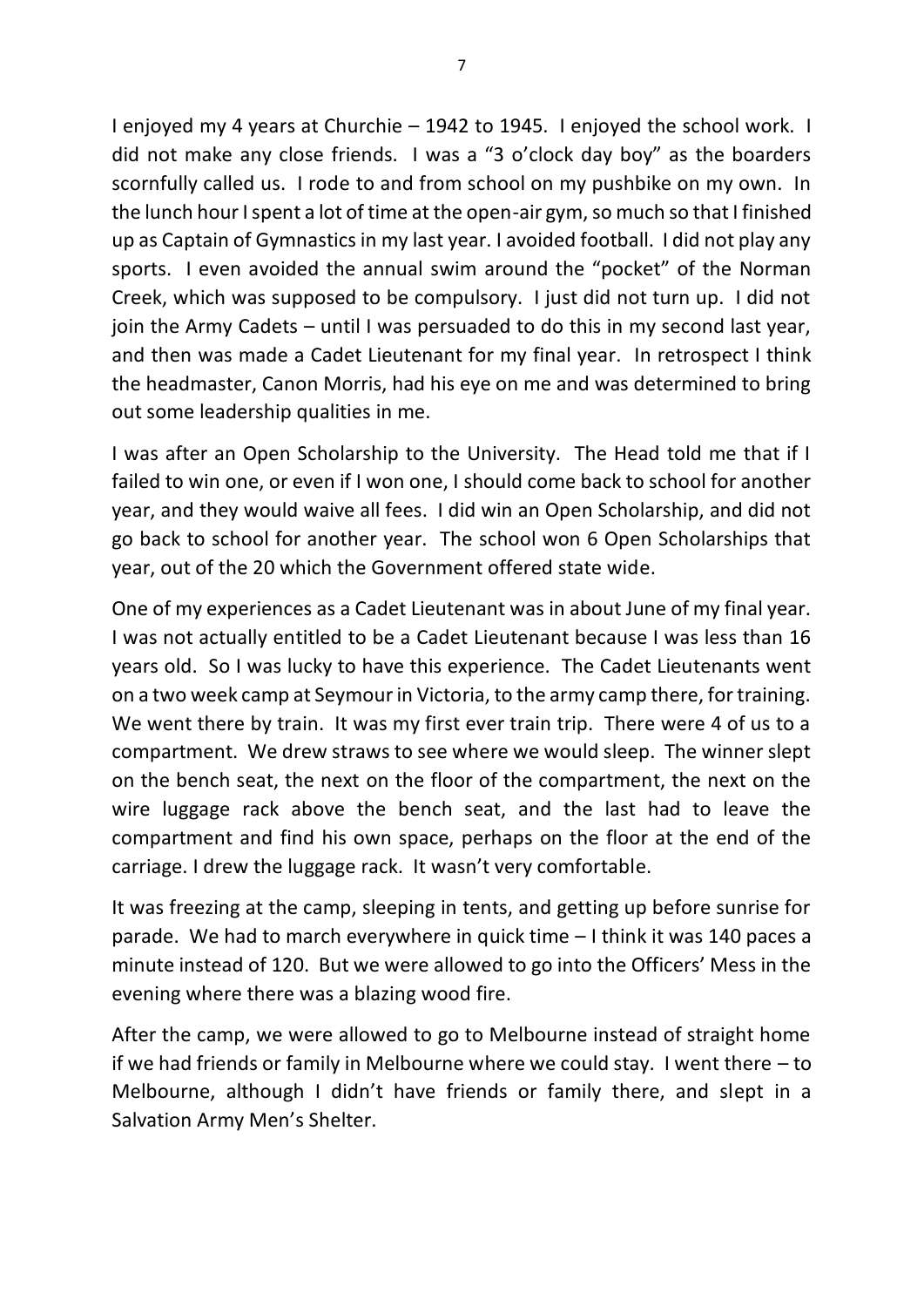Then I went to Sydney, where my father was stationed as an Army Captain. He took me to the officers' mess there and introduced me to his commanding officer. I felt very important.

### **READER 4: BILL BINGLEY**

Churchie was a church school (and still is of course). Apart from the effect of this on the culture, through the influence of the Head and the teachers, the only outwardly church things they did was to have a Chapel service every morning at 8.30, before school started. The Head was a low church Anglican priest (although he was an honorary canon of St John's Cathedral) so the service did not have any "smells and bells" – just set prayers, hymns, and bible readings, but no sermon as far as I can remember – at least it would have been very short.

I remember how the organist Rev Evan Wetherill, seemed to play "Jesu, Joy of man's desiring" as an introit before the service every morning. Robert Boughen [Bro-wen] (who was at school a year behind me) relieved him at the organ a few times. Robert Boughen of course became a well-known Brisbane organist.] Once a year the Bishop visited, and we sang up very lustily for him. And once a year we had a reading from Isaiah 40, read by the Head, with the passage "They shall mount up with wings as eagles, they shall run and not be weary, they shall walk and not faint". That caused a thrill, because it contained the school's motto, "On eagles' wings" Alis Aquilae. In our last year at school, each of us, whether we were Anglican or not, had a private, one-to-one interview with the Bishop – something that wouldn't happen these days.

The other Christian education we had at the school was in our first year when the Head took us for one lesson a week reading round the class the "Little Bible" which consisted of extracts from the Bible, in the order they appear in the bible. It took the whole year to read it through. We read in order round the class, so that if you did not want to pay attention, all you had to do was to watch out when it was coming near your turn, and then find your place. There was no trouble with discipline, as it was the Headmaster taking the class. I sometimes turned to the critical notes at the end of the book and read them, instead of following closely the reading of the text. It was my first introduction to modern biblical criticism.

That was the extent of the Christian education in the school.

I thought what Churchie was doing in my time was quite good, at least for me. But when our own boys were born and we were booking them into secondary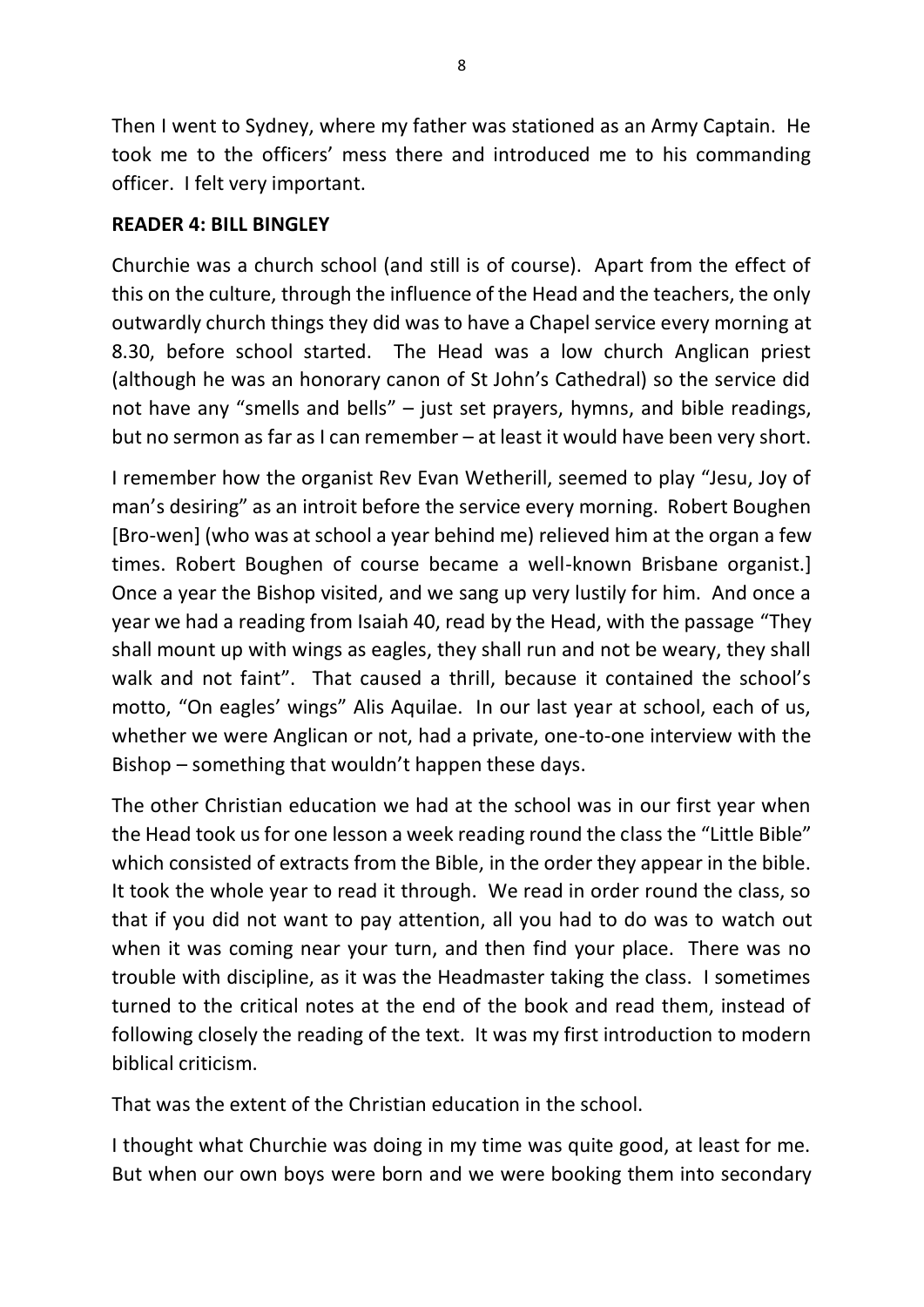school as boarders, I thought they might be uncomfortable with the Anglican ambiance, particularly as boarders, so I booked them into BBC.

### **READER 5: ANNA OSBORNE**

The Christian education at Churchie, as I have described it, was the only contact with Christianity I had during my years there. I had ceased to attend the Methodist Sunday School at Camp Hill. I continued to be out of contact with the church throughout my university education, except for attending the weekly meetings of the SCM (Student Christian Movement) during my first year at University and also their Easter camp. I remember at the meetings we read through Dorothy Sayers' radio play "Man Born to be King". And at the Easter Camp I bought CS Lewis' "Screwtape Letters".

When I went to enrol in Law at the beginning of term in 1946, the Dean of the Law School himself was taking enrolments, Professor Harrison. This was at Old Government House at the bottom of George Street. That was where the Law School was situated, for the whole of my time at the Law School. It was only after 1949 that it shifted to the new St Lucia campus. Professor Harrison tried to persuade me to do Arts/Law, but I wanted to do Law straight, because I feared that my scholarship would only cover one degree. It was for that reason I had complied with the extra requirements for a straight Law degree. These included a pass in Logic, which was not offered at Churchie. I had gone into the city every Saturday morning to take lessons in Logic, with another student from Churchie, Julian Philp.

I had an enjoyable first year at University, very relaxed, but at the end of that year I took Articles of Clerkship with King and Gill, Solicitors for 3 years, and for the next 3 years did the full-time law degree, and worked supposedly full-time for King and Gill. I had no time for going to church, or a social life, although I did find time to play golf on Saturday afternoon at Oxley Golf Club, where my father and I had taken up golf together the previous year, after his return from the war.

When I say I worked supposedly full-time for King and Gill, they were very good in allowing me to take time off for lectures, and I also did some looking up of cases during working hours in the office. There were lectures some nights at 5 pm, and I would leave the office at the corner of Queen and George Streets, at about 4.50 pm, to race down George Street to the lecture. There were also lectures at 8 am in the city, in the chambers of young barristers. I attended lectures by a number of barristers who became judges – including Moss Hanger,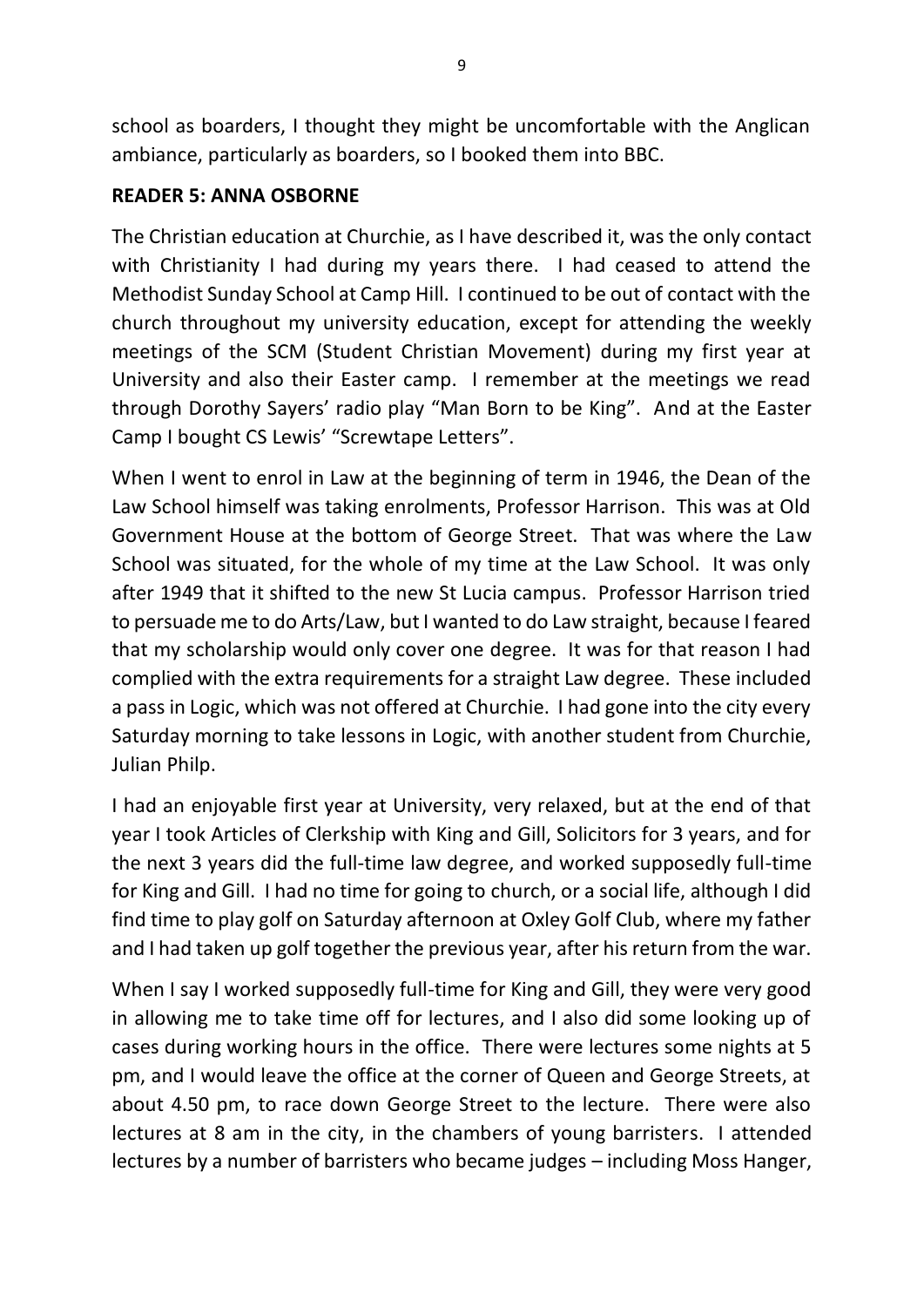Bert Mack and Wally Campbell, each of whom became Chief Justice of the Qld Supreme Court, and Bill Gibbs, who became Chief Justice of the High Court of Australia.

The firm King & Gill, with whom I did my articles, was very neatly organised. There were 4 partners. They were Mr King Senior and his son Steve King, and Mr Gill Senior and his son Connal Gill. Mr Gill Senior was a pipe smoker, and his room was always full of pipe smoke, and he trailed pipe smoke wherever he went in the office. His son Steve King was a chain smoker. Whenever he picked up the phone, he automatically lit another cigarette. So his room was full of cigarette smoke. Different times!

I finished my law degree, and my articles, at the end of 1949. The next year, 1950, was the year I met my wife Beth. I can divide up the rest of my life as follows:

1950 – the year I courted Beth

1951 the year I lived as a bachelor in Charleville preparing to marry Beth

1952 -1965 the years in Charleville with Beth, during which our 5 children were born (14 years)

1966 - 1985 the years at Burns Road, Toowong, where the children grew up (19 years)

1985-2018 the years at Ellerslie Crescent, Taringa – our retirement years (33 years)

2018-2022 the years I lived after Beth died (3 and ½ years)

## **READER 1: JOHN DUTNEY**

The year 1950 was a year of relaxation for me. I had finished my law degree. I was receiving a good wage (8 pounds per week instead of 1 pound 10 shillings.) I was looking for a girlfriend

I met Beth at Surfers Paradise at a party on the night of Good Friday, 7 April 1950. I gate crashed the party, at the prompting of my young sister Margaret, who was invited. I was asked to leave, but was rescued by other people there probably my sister, and a friend of Beth's whom I knew slightly, who then introduced me to Beth. After the party Beth and I went driving and parking, in my mother's car, with my sister and her boyfriend in the back seat, and I delivered Beth to the house where she was staying with her friends about 5 am.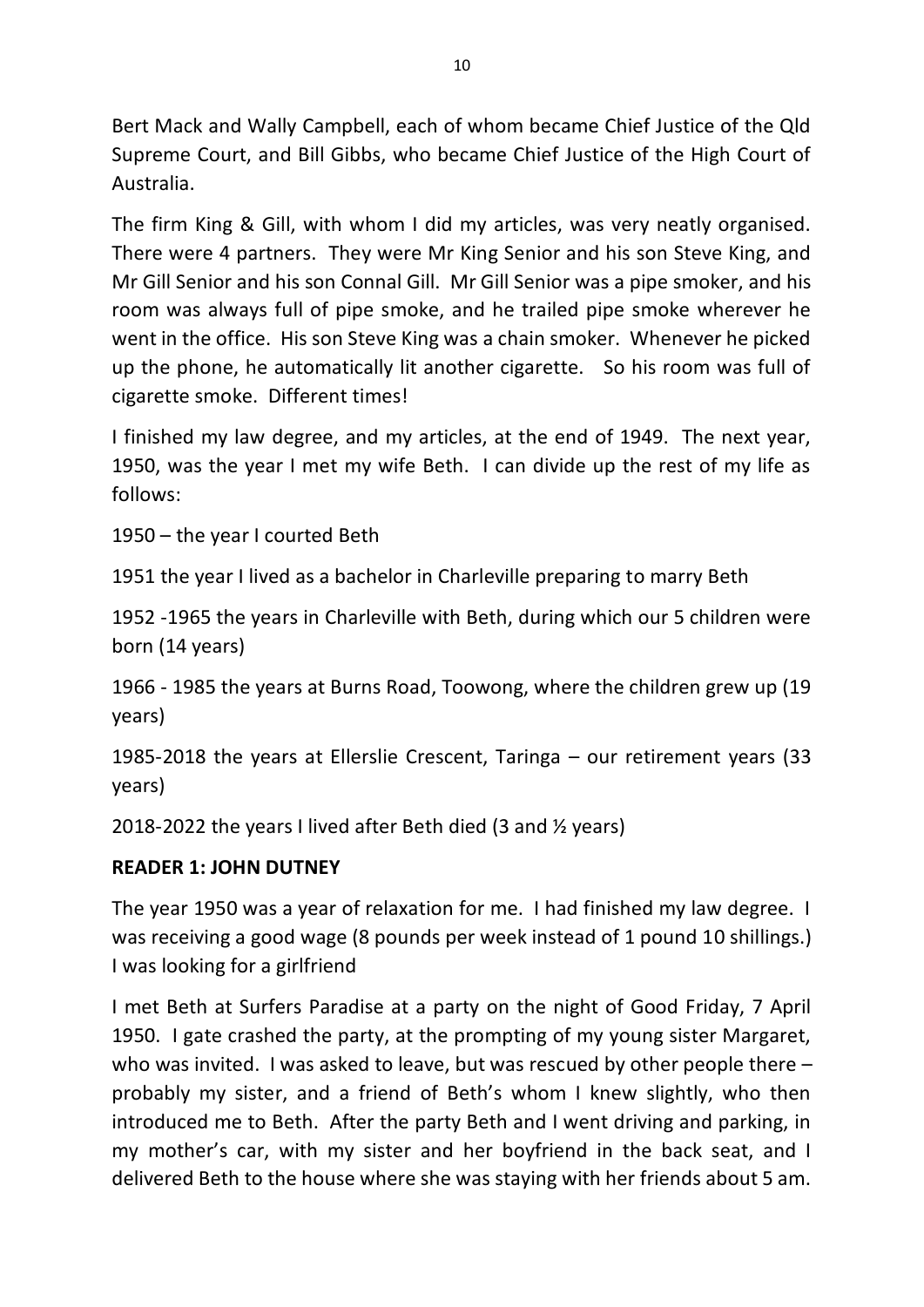About 11 am I was at the beach at Surfers Paradise, under an umbrella with my parents and Margaret, my sister. I noticed a group of girls under an umbrella not far away. I went over and said to one of the girls: "Are you the girl I was with last night?" It was Beth. That could have ended our relationship before it had really begun. But it did not, thanks to Beth.

Over the next 8 months I took Beth out at least twice each week. We went to see all the Gilbert and Sullivan light operas at Her Majesty's Theatre, we went to all the balls at Cloudland, we went to private dances organised by Beth and her friends at the RSL Hall at New Farm and the O'Connor Boathouse in the City, we went for picnics to Mount Glorious and other places round Brisbane, and day trips to the Gold Coast – anything to keep her from getting caught up with some other boy. I proposed to her towards the end of the year. She was doubtful. She was 19. I spoke to her father, and he said it would have to be a long engagement. I agreed. I had in mind a few months. I think he had in mind a few years. Beth's mother said I would have to be able to buy a house for her to live in.

After Beth accepted my proposal, I looked round at my future, work wise. I thought the quickest way to get established would be to go into the country. John Stephenson was an established solicitor at Charleville. He used King and Gill as his town agents in Brisbane, so I had met him. He needed an assistant solicitor. The wool boom had started with the Korean War, and his business had expanded with the good fortunes of the graziers around Charleville. He offered me a partnership, if we suited one another, after a 3 months trial period. I accepted. And at the beginning of April 1951 I took the train to Charleville. I was 21 years old.

I had never been west of Toowoomba, or north of Bundaberg. This was only the 2nd train ride of my life. The first one had been to Sydney during the war. The train ride to Charleville took over 24 hours.

John Stephenson met me at the train station at Charleville. He took me to my accommodation at Corones Hotel. He introduced me to the hotelkeeper, Poppa Corones, a legendary figure. Poppa said "Why, he's only a boy." John Stephenson said "We all have to start that way, you know."

Poppa said to John "I have something for you. Wait there." He went away and came back with a bottle of Johnny Walker Red Label scotch whisky. I think these days that is regarded as a pretty ordinary whisky, but in those days apparently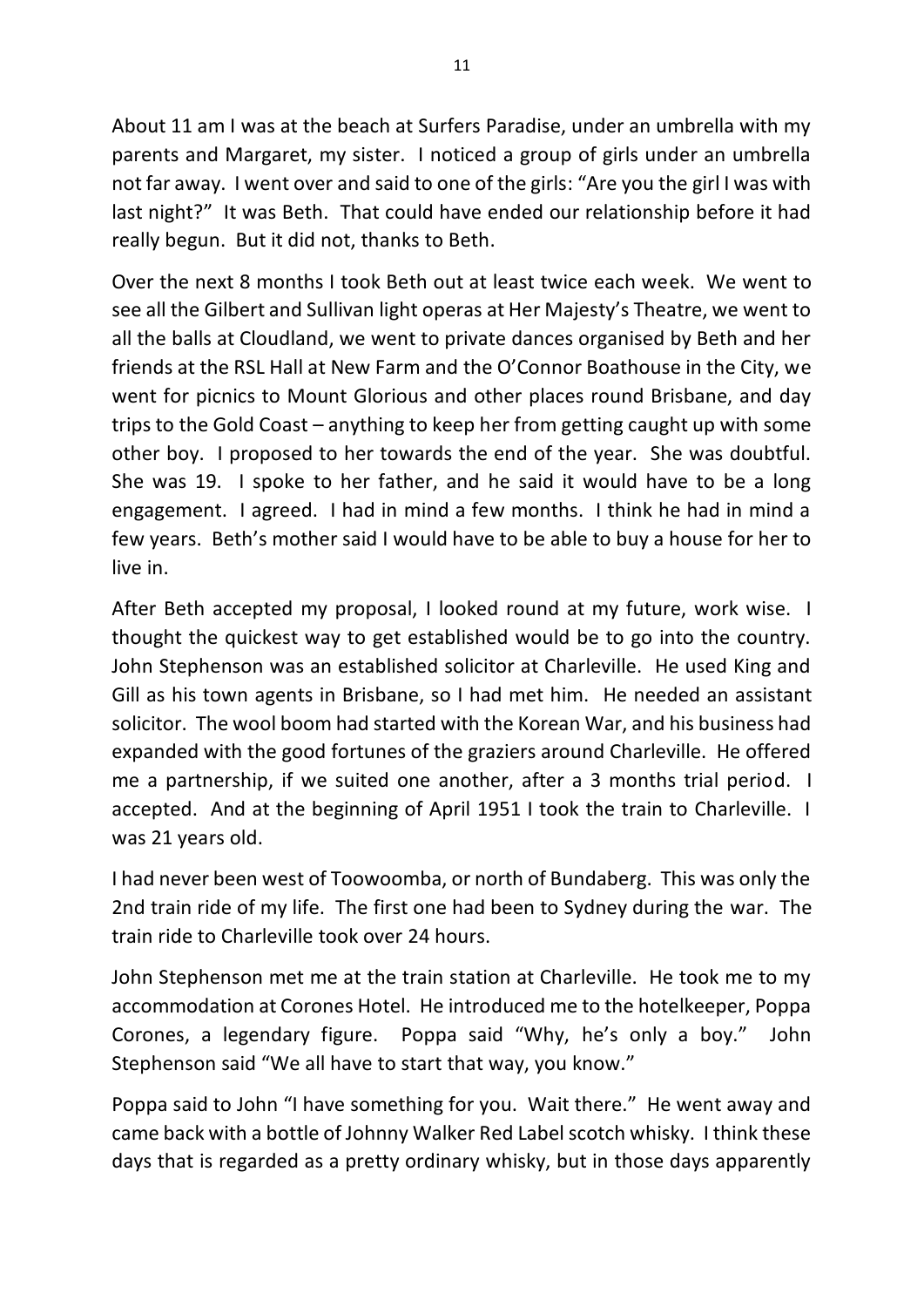it was pretty good. You were probably lucky to be able to get any scotch whisky at all. So Poppa presented it to John with pride, and John duly paid him for it.

After leaving my luggage at the hotel, John showed me the office, and the town, and his home, and the golf course and then took me back to the hotel for dinner. That is where I was going to stay for the first few days.

I wrote in my letter to Beth that night:

It is more like living in the "big smoke" staying in this hotel than at home, because it is in the middle of town, and the room I am in is just off the veranda overlooking Wills Street, one of the two main streets.

Early tonight there was a street church service over the road. At about 11 o'clock I heard the National anthem being played in the picture theatre. Shortly before I heard a drunk being sick; and a little while ago I heard screams down the passage as if a girl were being [assaulted]. So there is plenty of life.

I wrote to Beth 2 or 3 days a week, and she wrote to me almost daily. This went on for almost 12 months. There were no emails in those days, no mobile phones, air services from Brisbane twice a week, and a passenger train twice a week.

## **READER 2: ANDREW DUTNEY**

There was a hiccup in the middle however. Beth wrote that she was thinking of going overseas with friends for an extended holiday. I became very upset. I wrote to her that if she went overseas she probably would not return, or would return with another boyfriend, and it would be the end for us. In the end she decided not to go. One of her girl friends did meet someone overseas and stayed there. Beth did not get overseas until 25 years later, in 1977, when we both went overseas for the first time, together. After that we had 30 overseas trips, before we got too old and frail.

I went down to Brisbane in September 1951 to see Beth, and to drive back John's new car, a Holden. This was a great vote of confidence, in my mind. That was when new cars had to be carefully run in. And I would be driving over dirt and gravel roads from Dalby west. I went to Brisbane, cemented my relationship with Beth, and brought the new car safely to Charleville.

In Charleville, I was living in a rented room, having all my meals at a one star hotel, the Telegraph. I wasn't able to stay at Corones after the first few days. They weren't taking permanents. I wasn't enjoying life that much. I would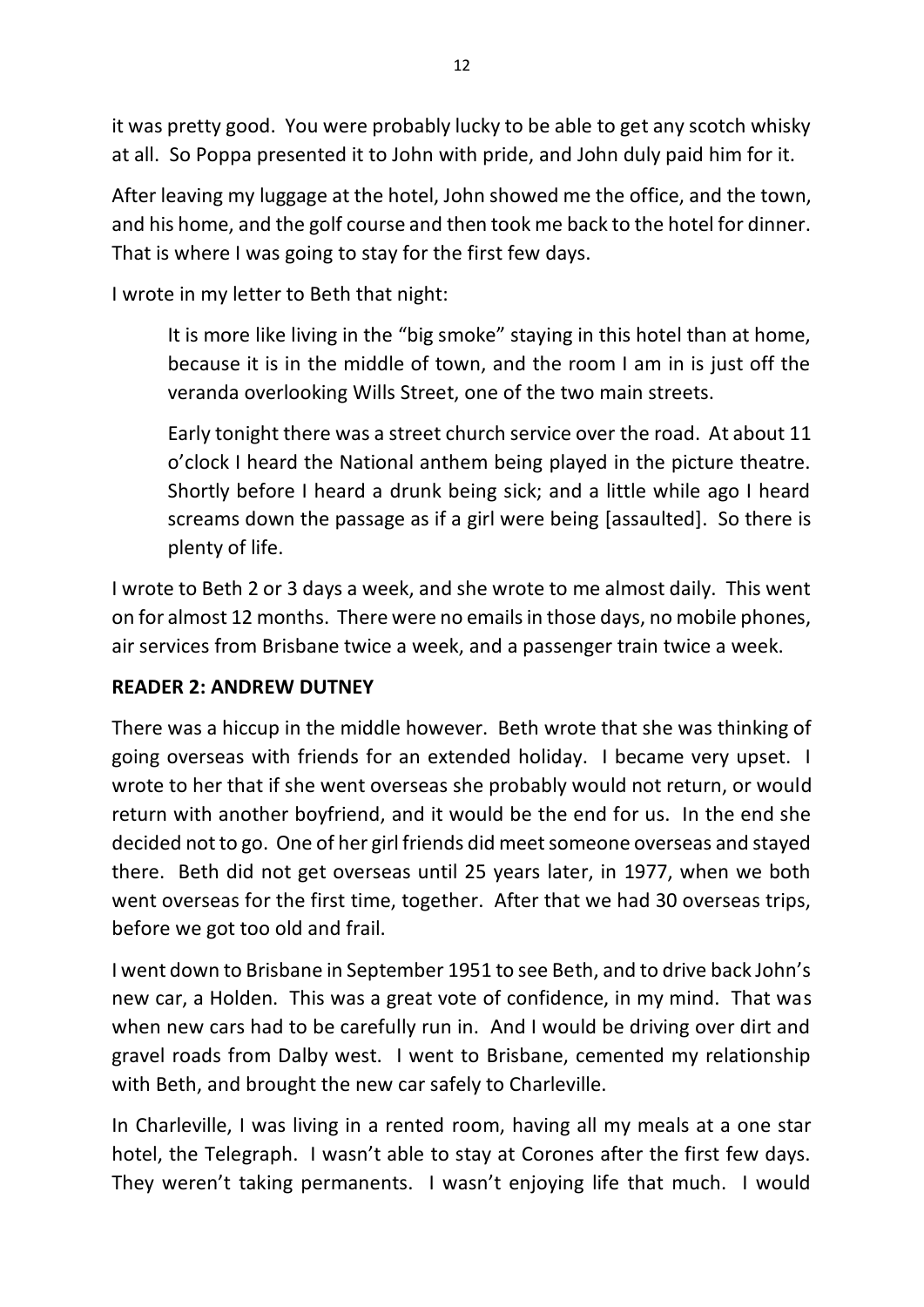sometimes walk at night, past houses with friendly lights inside, and wish I had a home there, so Beth and I could get married.

One of John Stephenson's friends, Dr Harry Fox and his wife Jeannette, had taken me under their wing. They often had young bachelors for dinner, once a week or more often. We used to have a sing-song round the piano after dinner.

I also attended the Presbyterian Church on Sunday nights, where there was a youth group. And I played golf on Sunday morning, at the 9 hole course, as it was then, with oiled sand greens, and sandy dirt fairways (with tufts of grass), and teeing grounds consisting of baked earth as hard as cement, so you used a piece of hose as a tee.

Housing was short in Charleville, as well as office space. But eventually John found me a house for sale. It was a very basic house. You know the sort of house a child might draw – a square box, on high stumps, with a high-pitched roof, and stairs in the middle of the front.

It also had stairs in the middle of the back, with a passage between them, and rooms on either side. It had a living room and a kitchen on the right-hand side, and on the left hand side a small veranda, a bedroom behind that, and then behind that a very small bathroom and a very small second bedroom. The bathroom had a bath, but no room for a hand basin, and the second bedroom had a single bed, but no room for a dressing table or wardrobe. And that was it.

The house had ribs on the outside. That is, the vertical supports and studs were not covered on the outside. They were covered on the inside with wood planks, so these served as the outside wall as well. In other words, it was a single wall house – not very good at keeping out the heat in summer or the cold in winter.

But it was a house. John arranged for a loan from the National Bank, and he guaranteed the loan, which was another vote of confidence.

So Beth and I could at last get married.

Beth wrote and asked what colour the walls were, so she could buy curtains. I puzzled over them. I am not very good with colours. I told her they were battleship grey. In fact, as she discovered after she came out and saw for herself, after we were married, they were different pastel shades, which had faded.

After I paid for the house I slept in it, and let the second bedroom to another bachelor, but we did not have any meals in the house. I continued to have all my meals at the Telegraph Hotel. It was just a place to sleep.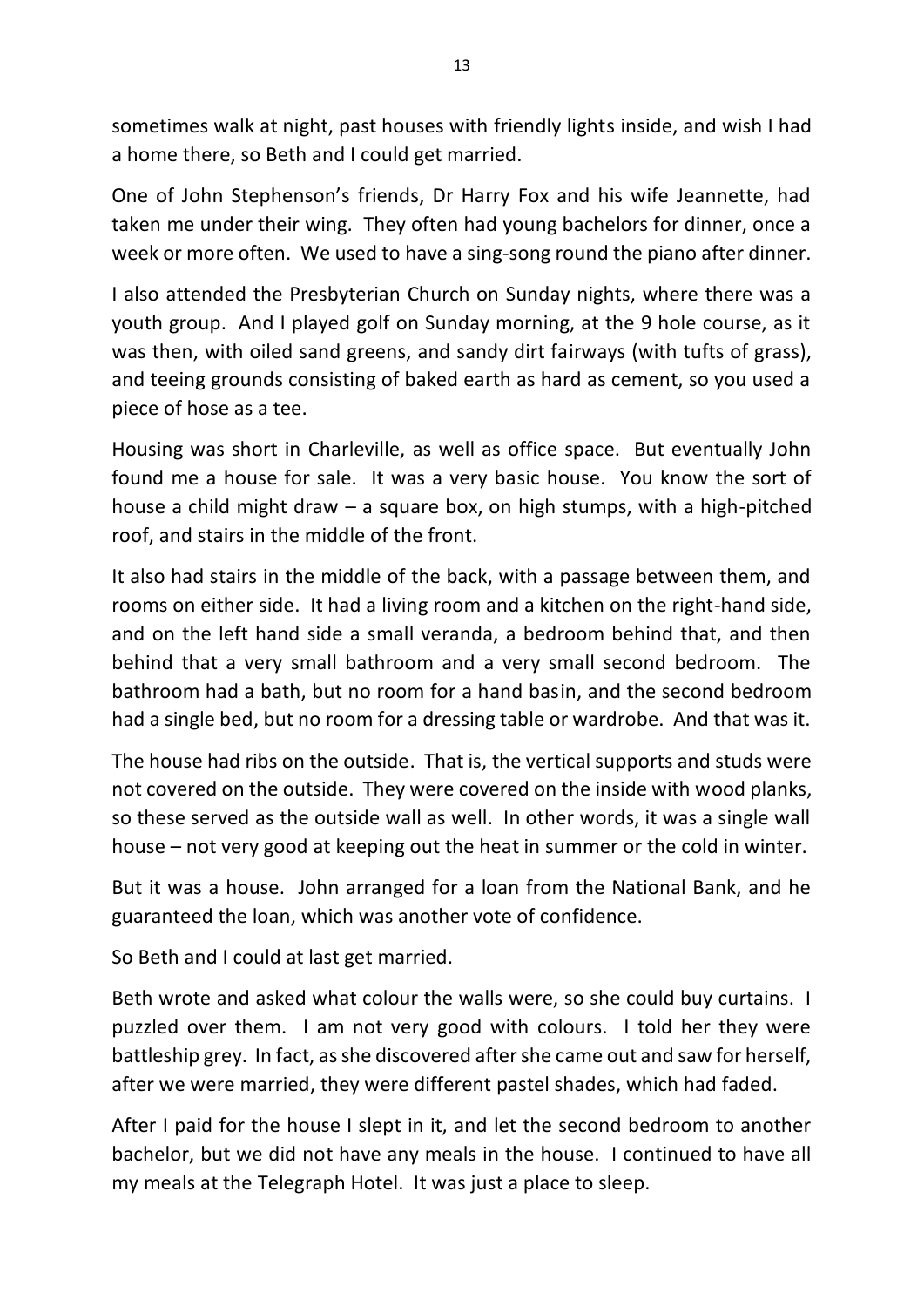#### **READER 3: SAM DUTNEY**

We were married at the Churchie chapel in Brisbane on 17 April 1952, and I borrowed my mother's little Ford Anglia car to honeymoon in the northern rivers of NSW. We had our honeymoon night at the Surfers Paradise Hotel, where we had the bridal suite. The lights on the car failed on the drive down to Surfers, so I drove the last part without lights. At the hotel, there were twin beds. This was in the honeymoon suite! I sat on one of the beds and it collapsed. So we spent the rest of the night in a single bed. [We suspected that Beth's "friends" at the bank, where she worked, had a hand in it. The accommodation was booked through the bank. ]

We drove as far south as Grafton. This is after spending a couple of weeks at Brunswick Heads Hotel. On the way into Grafton the engine started to cough. I was running out of money by then. It was going to cost 5 shillings to garage the car at the hotel there. So I took it to a motor mechanic and arranged for him to clean the carburettor for 5 shillings, and keep the car overnight.

The next morning we were heading west up the range to Glen Innes, on the way home via the New England Highway. I understood the road up to Glen Innes was not very good. I saw a sign saying "Stock route" and thought – "a stock route can be along a road" - so I drove down the road and got bogged. A kind man with a tractor pulled us out.

But the engine performed alright. My gamble about the trouble with the engine being the carburettor had paid off. I knew very little about engines, but the car had previously had trouble which turned out to be dirt in the carburettor. So it was an informed gamble.

We returned the car to my mother in Brisbane, and took the train out to Charleville. We were met by Mark Bracewell, one of the bachelors who used to have dinner at Dr and Mrs Fox's. I think he was the engineer for the Irrigation Department.

He took us in his utility to our new home. I invited him in for a cup of tea. He accepted, but then I found that we had no way of heating water, except by lighting the wood stove in the kitchen. And we had no chopped wood. So Mark went and chopped some wood in the back yard, and lit the fire, and eventually we had our cup of tea. Mark had a naturally ironic manner, and I imagine that it was genuinely ironic that day.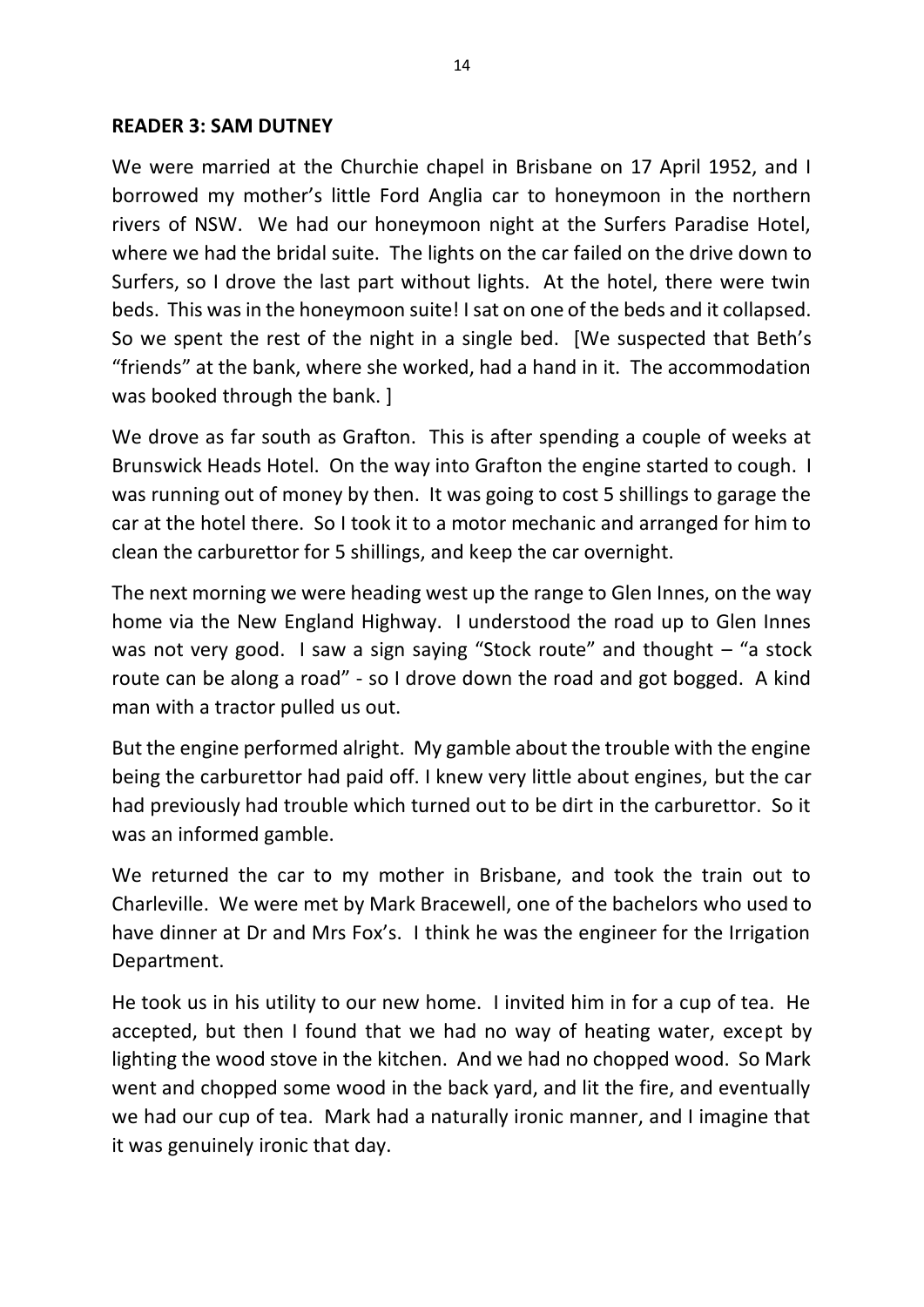The reason we could not boil water in an electric jug was that there was Direct Current electricity in Charleville, not alternating current – DC and not AC - and the normal appliances only run on AC. So we couldn't have a normal electric refrigerator, or electric stove, or electric jug, or electric toaster.

We had hot water, direct from the Charleville bore – too hot to bathe in. We had to fill the bath with hot water in the morning, and allow it to cool so that we could have a bath in the evening. Beth and I and the children all used the same water.

The water had a sulphuric smell, which you got used to after a while. It also had a distinctive taste. We used to put a container of water in the frig, and drink it after it had cooled down.

You got used to the taste. In later years, when we took our sons to Brisbane on holidays, we had to take lots of Charleville water with us, as they thought the Brisbane water was undrinkable.

We had a kerosene refrigerator. It was not very efficient. It would not freeze anything in summer. So you couldn't keep ice cream.

You could buy a wireless that would work with DC power but you could only get the local radio station, 4VL, and it only played country and western music. So we got used to country and western music.

I bought the house fully furnished. This included the lounge suite (under the cushions of which Beth found chop bones). And it included tools, carpentry and garden tools, some of which I still have. I haven't used them much.

### **READER 4: BILL BINGLEY**

As I have said, we had 14 years of married life at Charleville, and our 5 children were all born there.

Materially, things gradually improved. We made extensions to the house. The town electricity was changed to AC. We got a slow combustion wood fire for the living room, and an air conditioner for the summer.

We were both very involved in the Presbyterian Church at Charleville. I made a serious commitment to the faith following the baptism of our second son Peter. The promise to "bring him up in the nurture and admonition of the Lord, and the ways of the church of God" struck home to me. I started to teach Sunday School. I became an elder, and before long found myself the Session Clerk. I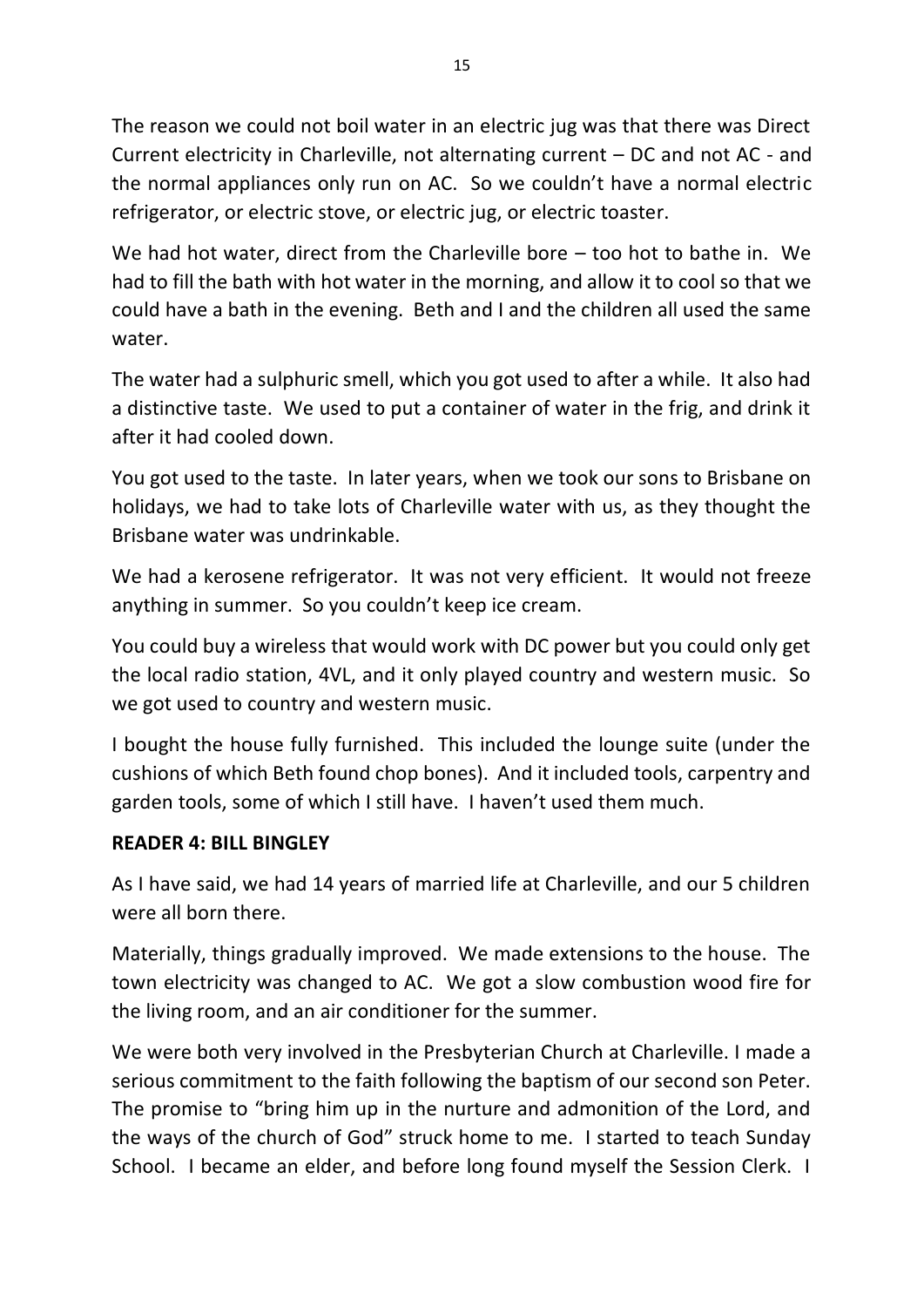thought of training to be a minister, but our minister dissuaded me, telling me that the church also needed committed laymen. I think I was easily dissuaded. I had a wife and 2 children to support at that stage – soon to be 3.

I kept my options open by studying New Testament Greek, and then classical Greek, and then ancient Hebrew. At that time it was a pre-requisite to studying Theology at the University of Queensland to have a Senior pass in classical Greek and in ancient Hebrew. I did get a senior pass eventually in both those languages, and I got a degree in theology at the University of Queensland, but I never became a minister.

I did some lay preaching in Charleville, particularly when there was a vacancy – when a minister had left and we were waiting for another to be appointed. I even took several funerals during those vacancies, two of them in the Church, followed by a procession to the cemetery, and one on a property outside Charleville.

But I decided that I did not have the gifts and graces to be a minister. As it happened, my third son, Andrew, did become a minister and, ultimately, the Principal of a theological college and the President of the Uniting Church in Australia. In recent months we have been reading and discussing theology together.

After I had been in Charleville for 10 years, John Stephenson decided to go to Brisbane. His first intention was to set up an office in Brisbane as part of the firm of Stephenson and Dutney, but when his intentions became known, Cannan & Peterson, a well-known Brisbane firm with a strong rural practice, offered him a partnership. He accepted, and told me that he would try to get me into Cannan & Peterson too at the right time.

So John left Charleville, and I had a little under 5 years after that as a sole practitioner in Charleville. It was a comfortable life. I was well integrated into the community. I was in Rotary and served a term as President. I was Session Clerk of the Presbyterian Church. I was chairman of the Fire Brigade Board. I was a member of the Masonic Lodge, and at the time I left I was Senior Warden, about to be installed as Master of the lodge.

I was very comfortable in Charleville, but when the time came to send our eldest son away to boarding school at BCC, Beth and I realised that we did not want to part with him (or our other sons) at the age of 12 and, on a practical note, I did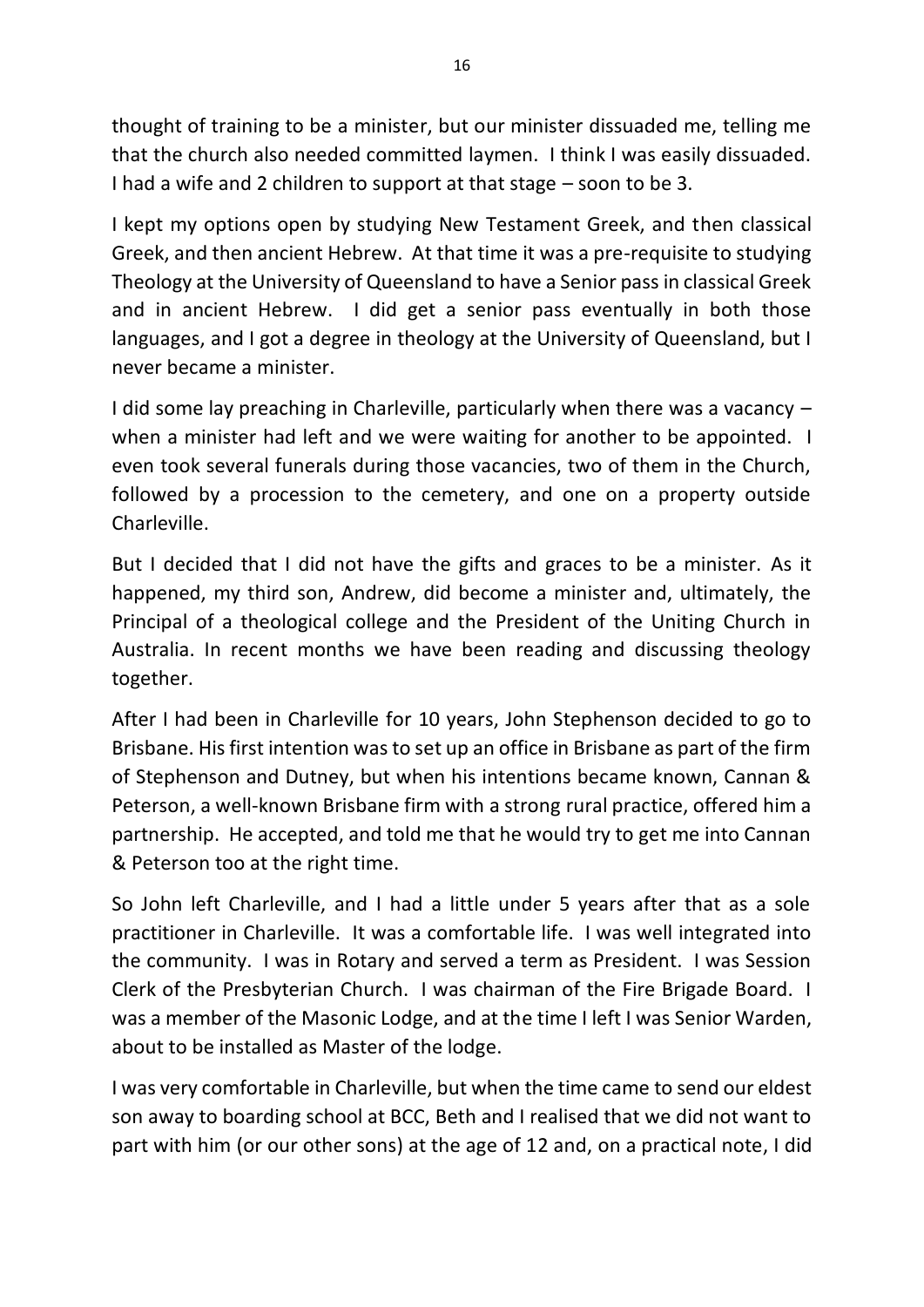not see myself being able to pay the school boarding fees for 5 children. So we decided it was time to go back to Brisbane.

### **READER 5: ANNA OSBORNE**

I answered an ad for a position as Solicitor to the University of Queensland, and had an interview with the Dean of the Faculty of Law and another member of the Law Faculty staff. They told me that the position had been promised to someone already. But they said that if I applied for a position as a Senior Lecturer in the Law Faculty I would most likely get it. Fortunately before I went any further an offer was made by Cannan & Peterson of a partnership with them.

So I took up a partnership with Cannan & Peterson in November 1965.

At that time there were I think 8 partners, but it was one of the more prominent firms in Brisbane, and reasonably long established. It was also a Protestant firm. The division between Catholics and Protestants was starting to break down, but at that stage there were still "Catholic firms", such as Thynne & Macarthy and O'Shea Corser & Wadley, and "Protestant firms" such as Cannan & Peterson and McCullough & Robertson.

Although I was now a partner in one of the leading Brisbane legal firms, I was not well off. I was buying my share of the partnership out of profits, and I had had to walk away from my practice in Charleville (which I had bought from John Stephenson out of profits) because there were no buyers for it. I was also unable to sell my house in Charleville.

So I was busy trying to find my place in the firm. And Beth was busy looking after 5 young children, and trying to feed and clothe them as economically as possible. She went out to Moggill to buy eggs in bulk from the producer and finished up buying cracked eggs from Don Greer on a regular basis for many years.

Beth also bought cases of fruit and vegetables from the markets, and her brother, Sam, who was a meat buyer, bought meat for her in bulk, a whole side of beef, or a whole lamb.

Our children were never given soft drinks. They drank water, or milk. We never went to a restaurant. Beth made their lunches, and made my lunch too.

Beth and I felt that the Toowong community offered us everything growing children could possibly need. As country kids they still enjoyed open spaces. Today's Perrin Park at the end of Burns Road where our home was, was a horse paddock. It belonged to Miss Perrin, who lived in Holmes Street, and kept horses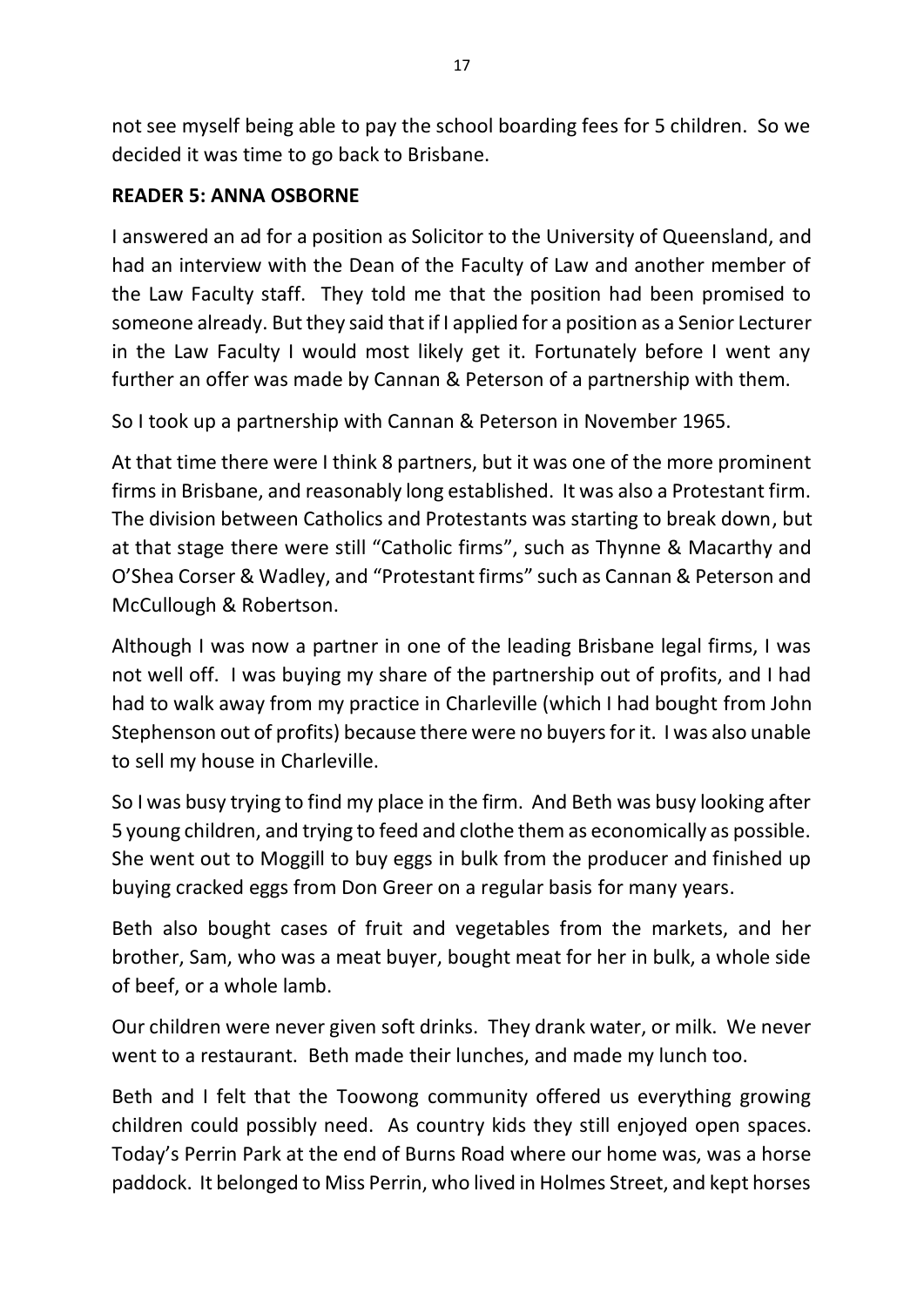there. It had Toowong Creek running through it. It was a marvellous place to catch "guppies" – a magnet for small boys after school.

They were able to walk to school. Mark told Beth once it was 500 paces to the BBC school gate from our gate. The younger ones walked to Taringa State School.

Pattersons sawmill was another treasure. The boys made numerous trips with a sugar bag to collect the "off cuts" which they dragged home up High Street, a boy hanging onto each corner of the bag. What was Pattersons sawmill is where the Toowong Village tower and shopping centre are now built.

They would turn the "cut offs" into weird and wonderful objects on the workbench under the house.

Their friends often came over to play after school and they would go to their friends' homes at other times.

It was a general decision with parents that 5 pm was the time to go home or be collected. Most kids had a parent at home in those days.

Beth was very busy with the children's school activities, and with community activities, such as Meals on Wheels. And she chaired the board of the Jahjumbeen Occasional Child Care for many years, from its inception until it was handed over to Wesley Mission Queensland. Beth hosted 5 Rotary Exchange students, two girls from Japan, on different occasions for 4 months each, one boy from Sweden, one boy from South Africa, and a girl from Thailand. She was also very good at befriending young wives of international students who turned up at our church at Toowong, inviting them and their husbands home for meals, and making friends of them. She also participated in classes for international students learning English as a second language.

On top of this, once the children were a bit older, Beth studied at Kelvin Grove for the Adult Matriculation, and then did a law degree. This was to some extent an insurance, in case I died. She would be able to obtain employment. Tony Peterson suggested after she obtained her law degree that she take articles with Cannan & Peterson, and so become qualified as a solicitor, but by that stage it had become irrelevant. The children were now supporting themselves, or on the verge of doing so.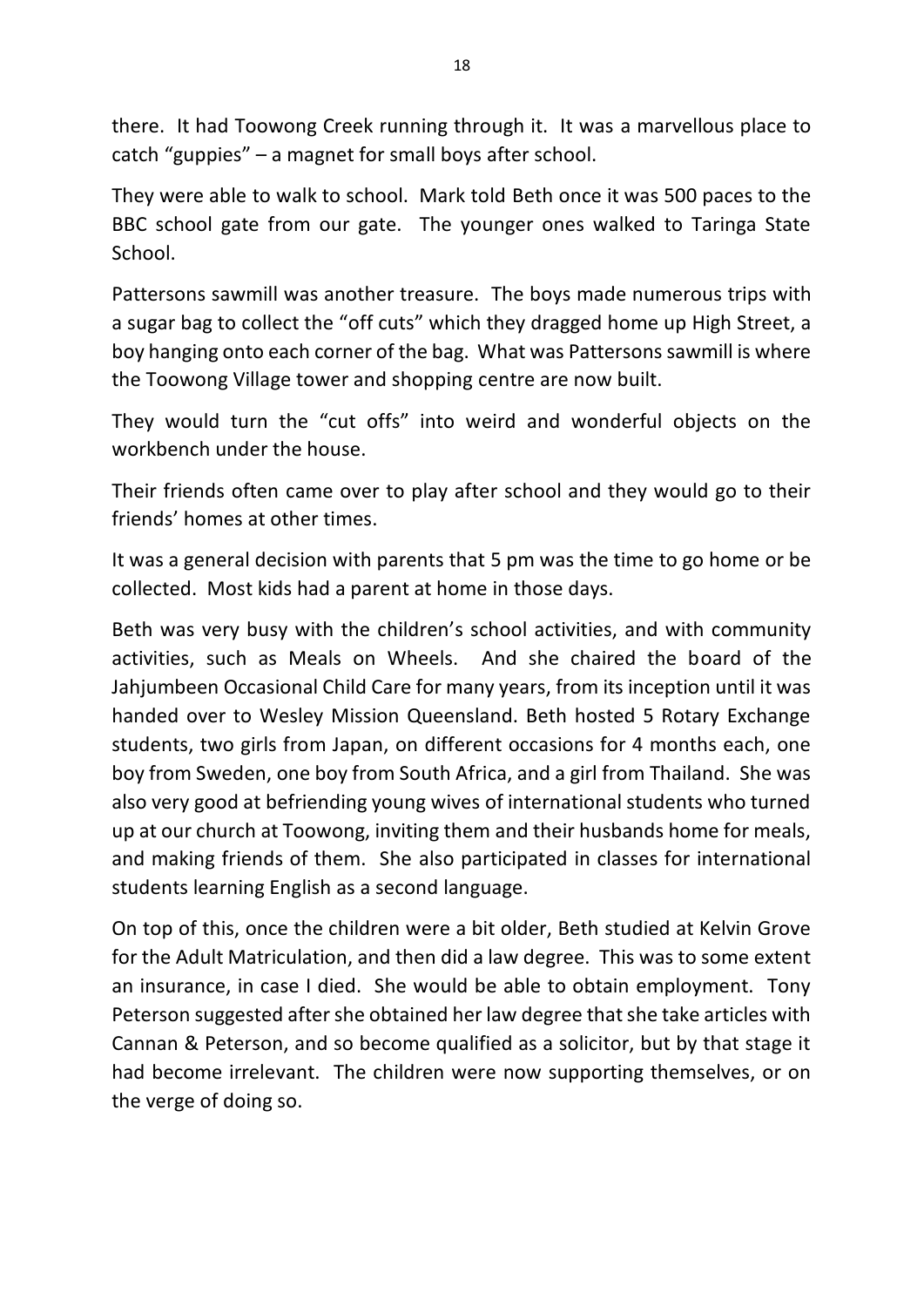As for me, as well as doing my work, I studied for a Bachelor of Divinity at UQ, served on numerous church committees, and played golf. I also got very involved in Rotary.

Our children married, gave us 9 grandchildren, and then another 10 great grandchildren.

Over the last 40 years we did a lot of travelling. In all we had about 30 overseas trips.

Our last overseas trip was in 2009. It was our first and only cruise.

We made good use of credits we bought in WorldMark, a time share trust, for holidays mainly in Australia, but also overseas, in New Zealand and the Lake District in the UK.

We also at an earlier stage went on all the coach tours organised by Jim Gibson for the Indooroopilly Uniting Church. These were through the outback of Australia – three weeks at a time, sleeping in two-man tents.

### **READER: MARK DUTNEY**

I have had permanent atrial fibrillation since October 2017. It makes me short of breath at the least exertion and makes me unable to stand for any length of time. I was confined to home looking after Beth for almost 2 years before she died. This was except when Libby or our friend Jennifer Wiltshire stayed with her, so I could go to church and to golf once a week. Since Beth died on 30 August 2018 I have tried to get out as much as I could, going to church and church activities, to golf once or twice a week, to the gym twice a week, and to Probus and Probus activities.

I find comfort in a story told by the journalist Greg Sheridan in his book "God is good for you". I will finish with this. He writes about Mary Easson, a politician who served a term as a Labor member in the last Keating government. She was at death's door, but came back, and had a long period of recovery. I quote from the book: "She coped with the process of recovery partly by giving herself a purpose outside herself: [She said] 'I tried to say to myself: if anyone comes into my room today – be it a cleaner or a nurse or anyone – I will try to make their day better. You can feel sorry for yourself. I find if I get to the point of saying: how can I help others? I cope better myself and it's what God requires of you anyway.' Then Mary looked straight at me and said: 'What is required from you,